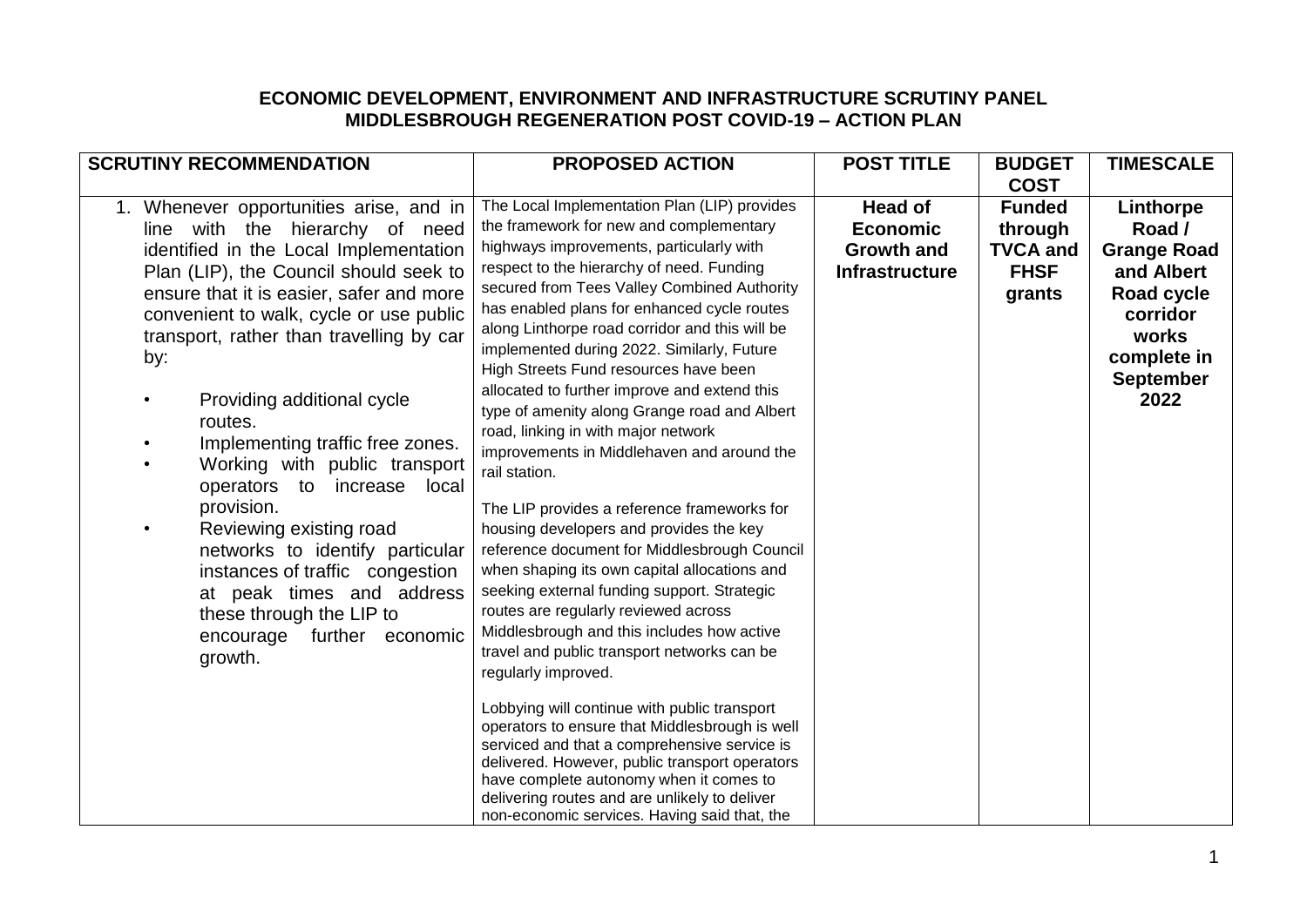| 2. Whilst it is acknowledged that there<br>have been a number of impacts on the<br>approval and publication of<br>Middlesbrough's revised Housing<br>Local Plan due to the Covid-19<br>pandemic, the Scrutiny Panel asks the<br>Executive to ensure that the revised<br>Local Plan is adopted as soon as<br>practicable and by no later than March<br>2022. | Council controls an element of subsidy for<br>certain purposes and this, along with robust<br>data and demand indicators will be used to<br>encourage public transport providers to invest<br>in routes and services<br>The Local Plan review timetable has slipped as<br>a consequence of a number of factors<br>including having to deal with the<br>consequences of Covid-19 in particular with<br>regards to collecting evidence and undertaking<br>engagement. This timetable is currently being<br>reviewed and it is anticipated that a revised<br>timetable will be published early 2022. The<br>Local Plan has to go through a number of<br>statutory stages in its preparation and<br>adoption. Given these it is not possible for the<br>Plan to be adopted by March 2022.<br>The adopted Local Plan remains a valid<br>document that has considerable weight in the<br>decision making process. This has been<br>borne out by recent Appeal decisions<br>published by the Planning Inspectorate. This<br>provides an opportunity for officers to take a<br>much fuller approach, and consideration, to<br>tackling the impacts of Covid-19 upon the<br>Town, its economy and its people. This will<br>enable a more robust and fit for purpose plan<br>to be prepared. | <b>Head of</b><br><b>Planning</b>                                                                                       | N/A | <b>Revised</b><br>timetable for<br>preparing the<br><b>Local Plan to</b><br>be agreed<br>and published<br>by March<br>2022                              |
|-------------------------------------------------------------------------------------------------------------------------------------------------------------------------------------------------------------------------------------------------------------------------------------------------------------------------------------------------------------|------------------------------------------------------------------------------------------------------------------------------------------------------------------------------------------------------------------------------------------------------------------------------------------------------------------------------------------------------------------------------------------------------------------------------------------------------------------------------------------------------------------------------------------------------------------------------------------------------------------------------------------------------------------------------------------------------------------------------------------------------------------------------------------------------------------------------------------------------------------------------------------------------------------------------------------------------------------------------------------------------------------------------------------------------------------------------------------------------------------------------------------------------------------------------------------------------------------------------------------------------------------------------------|-------------------------------------------------------------------------------------------------------------------------|-----|---------------------------------------------------------------------------------------------------------------------------------------------------------|
| 3. In line with the Middlesbrough<br>Council's ambition for the town to be<br>net carbon neutral by 2039, use the<br>Middlehaven developments as an<br>opportunity to explore, promote and<br>encourage the use of green renewable<br>energy both with Developers and as a<br>selling point for potential investors.                                        | Carbon Neutrality and climate change are<br>anticipated to be of significant importance to<br>the demographic of people who will be<br>interested in urban living in Middlesbrough.<br>Developments will be delivered to the highest<br>achievable standard and in line with all extant<br>planning and building control regulations. It is<br>anticipated that green energy and efficiency<br>will be of significant importance.<br>Towns Fund financial support for                                                                                                                                                                                                                                                                                                                                                                                                                                                                                                                                                                                                                                                                                                                                                                                                              | <b>Head Of</b><br><b>Economic</b><br><b>Growth and</b><br><b>Infrastructure</b><br><b>Head of</b><br><b>Development</b> | N/A | Optimal<br>criteria for<br><b>Urban Living</b><br><b>Investment</b><br>will be<br>delivered to<br>the Town Deal<br><b>Board by</b><br><b>March 2022</b> |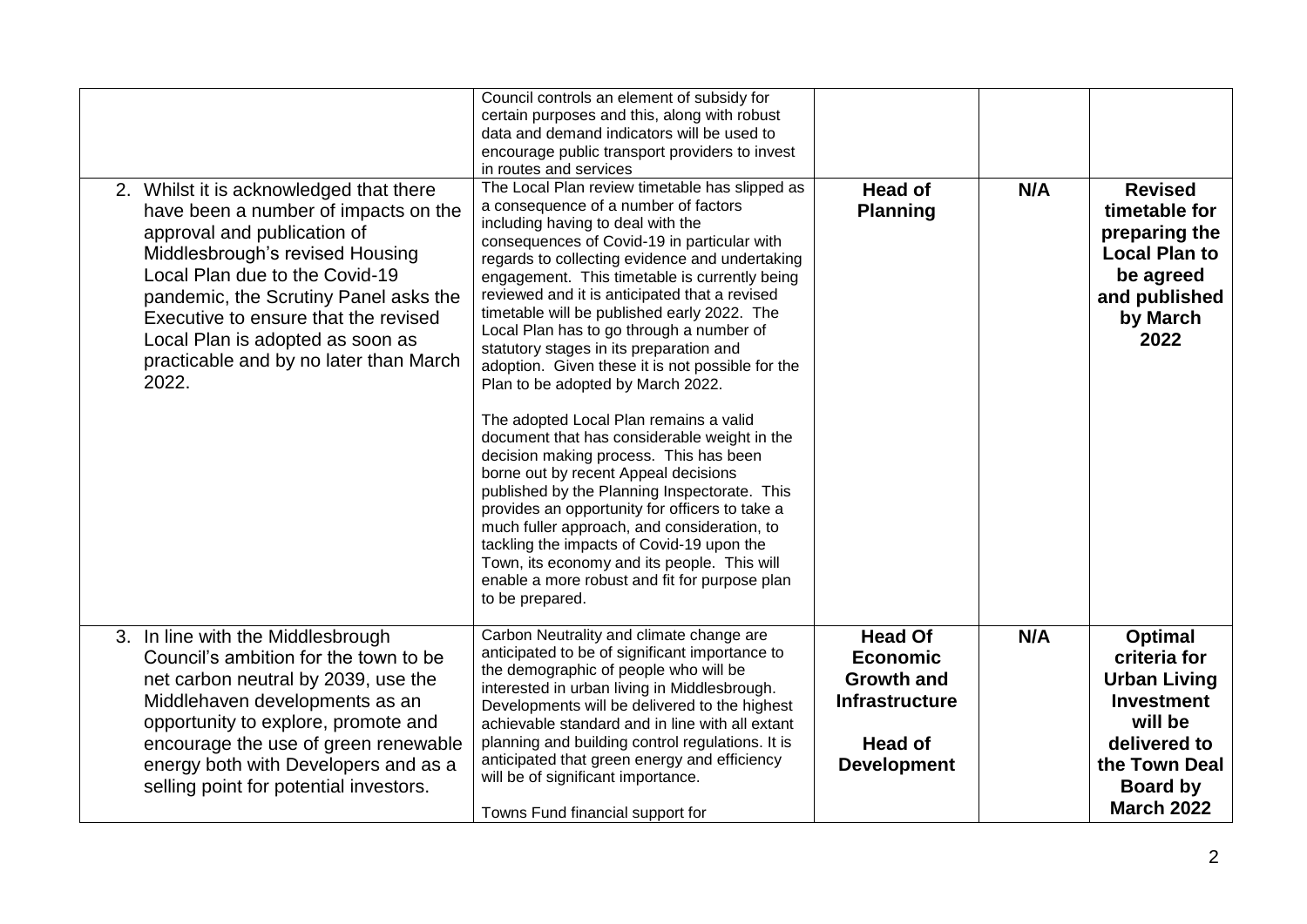|                                                                                                                                                                                                                                                                                                                                                                                                          | developments will be governed by<br>expectations of the highest achievable design<br>quality and environmental credentials. This will<br>be a condition of financial support.                                                                                                                                                                                                                                                                                                                                                                                                                                                                                                                                                                                                                                                                                                            |                                                                                                                         |     |                                                                                                                                                         |
|----------------------------------------------------------------------------------------------------------------------------------------------------------------------------------------------------------------------------------------------------------------------------------------------------------------------------------------------------------------------------------------------------------|------------------------------------------------------------------------------------------------------------------------------------------------------------------------------------------------------------------------------------------------------------------------------------------------------------------------------------------------------------------------------------------------------------------------------------------------------------------------------------------------------------------------------------------------------------------------------------------------------------------------------------------------------------------------------------------------------------------------------------------------------------------------------------------------------------------------------------------------------------------------------------------|-------------------------------------------------------------------------------------------------------------------------|-----|---------------------------------------------------------------------------------------------------------------------------------------------------------|
| 4. Consideration should be given to<br>extending the Urban Pioneers<br>Scheme, or encouraging similar<br>developments, to provide more<br>live/work accommodation in<br>Middlesbrough, given the shift to<br>increased home working during the<br>Covid-19 pandemic.                                                                                                                                     | Live / work accommodation will be encouraged<br>as part of residential development at<br>Middlehaven. Schemes such as urban<br>Pioneers have been difficult to progress with<br>individuals as the knowledge and capacity for<br>self-designing a property is often limited.<br>However, modern urban living is likely to<br>include a component of live .work.<br>The Boho area in particular seeks a campus<br>feel with space for collaboration and<br>coworking. The demand for commercial space<br>remains strong, indeed it is thought that an<br>element of work-from-home fatigue is<br>developing, albeit working from home needs to<br>remain a key option for future pandemic<br>control.<br>The extent of live / work units in Middlehaven<br>will, ultimately, be a function of market forces,<br>albeit provision of office / workspace is a<br>common feature in designs. | <b>Head Of</b><br><b>Economic</b><br><b>Growth and</b><br><b>Infrastructure</b><br><b>Head of</b><br><b>Development</b> | N/A | <b>Optimal</b><br>criteria for<br><b>Urban Living</b><br><b>Investment</b><br>will be<br>delivered to<br>the Town Deal<br>Board by<br><b>March 2022</b> |
| 5. The Council should ensure that green<br>spaces around the Middlehaven<br>developments are regularly<br>maintained and attractive to<br>prospective new residents and<br>businesses. One suggestion is that<br>hard-standing surfaces or laybys are<br>built into development masterplans<br>rather having grassed verges. This<br>could also save the Council<br>expenditure on maintenance of and/or | The developments at Middlehaven will be<br>established with regard to green space and<br>surroundings. Many of the developments are<br>likely to be subject to funded management and<br>maintenance regimes by way of service<br>charges to businesses and, where appropriate,<br>fees to tenants in shared accommodation.<br>The most appropriate design and maintenance<br>treatments will be designed with respect to<br>best practice and planning policies.<br>Developers will be encouraged to meet high<br>standards of design and functional                                                                                                                                                                                                                                                                                                                                     | <b>Head Of</b><br><b>Economic</b><br><b>Growth and</b><br><b>Infrastructure</b><br><b>Head of</b><br><b>Development</b> | N/A | Optimal<br>criteria for<br><b>Urban Living</b><br><b>Investment</b><br>will be<br>delivered to<br>the Town Deal<br><b>Board by</b><br><b>March 2022</b> |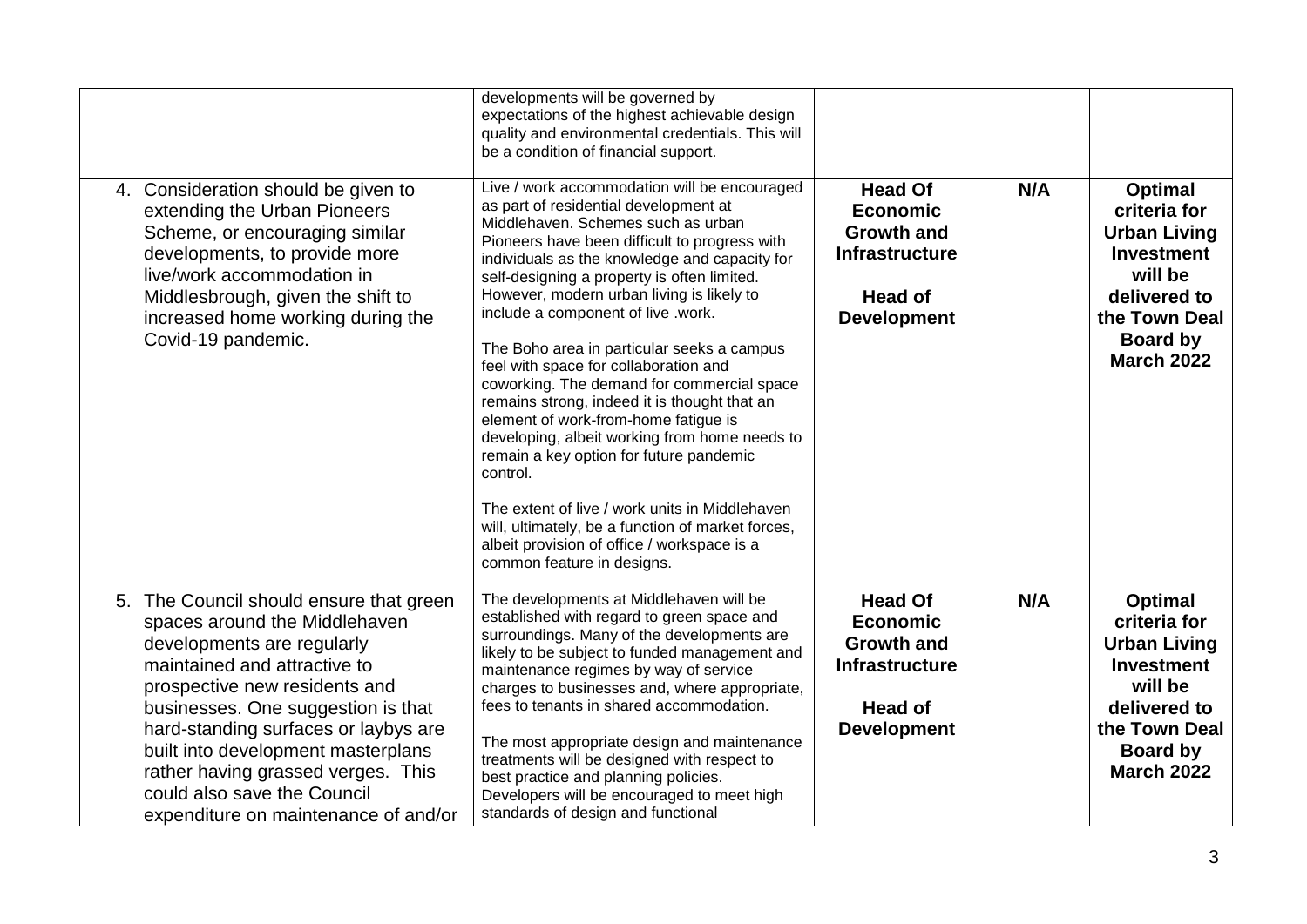| repair of more traditional grassed<br>surfaces next to roadways.                                                                                                                                                                                                                                                                                                                                          | maintenance for long term sustainability and<br>affordability.                                                                                                                                                                                                                                                                                                                                                                                                                                                                             |                                                                                                                         |                 |                                                                                                                                                                |
|-----------------------------------------------------------------------------------------------------------------------------------------------------------------------------------------------------------------------------------------------------------------------------------------------------------------------------------------------------------------------------------------------------------|--------------------------------------------------------------------------------------------------------------------------------------------------------------------------------------------------------------------------------------------------------------------------------------------------------------------------------------------------------------------------------------------------------------------------------------------------------------------------------------------------------------------------------------------|-------------------------------------------------------------------------------------------------------------------------|-----------------|----------------------------------------------------------------------------------------------------------------------------------------------------------------|
| 6. The Council could consider<br>collaborating with the local community<br>to encourage ownership and<br>maintenance of public spaces (if<br>appropriate) in Middlehaven to<br>promote pride in the area.                                                                                                                                                                                                 | Where appropriate, it may be possible for<br>certain property owners and groups to actively<br>adopt certain areas for ownership and<br>maintenance. In practice, however, this is likely<br>to be limited to specific property owners acting<br>on behalf of residents or registered social<br>landlords such as Thirteen Group.                                                                                                                                                                                                          | <b>Head Of</b><br><b>Economic</b><br><b>Growth and</b><br><b>Infrastructure</b><br><b>Head of</b><br><b>Development</b> | N/A             | <b>Optimal</b><br>criteria for<br><b>Urban Living</b><br><b>Investment</b><br>will be<br>delivered to<br>the Town Deal<br><b>Board by</b><br><b>March 2022</b> |
| 7. By working closely with Broadband<br>Providers, the Council should seek to<br>ensure that all areas of Middlesbrough<br>can have access to<br>superfast<br>broadband by 2025 at the latest, and<br>that residents and businesses are not<br>disadvantaged by lack of provision<br>given the increased reliance on digital<br>technologies post-pandemic.                                               | Council officers will continue to liaise with<br>providers and lobby for the best provision<br>possible, for both businesses and residents.<br>Provision of broadband is a private sector-led<br>supply chain and there are no powers to<br>demand specific levels of provision for a given<br>area or service.<br>The service will work closely with Tees Valley<br>Combined Authority and services providers<br>such as CityFibre, to make a compelling case<br>for comprehensive service coverage across all<br>of Middlesbrough        | <b>Transport and</b><br><b>Infrastructure</b><br><b>Manager</b>                                                         | N/A             | <b>Engagement</b><br>with TVCA<br>and providers<br>by March<br>2022.                                                                                           |
| 8. The Council should consider<br>developing a multi-purpose venue in<br>the town, which can accommodate<br>entertainment. A venue which<br>attracts the best entertainers in the<br>world will encourage people from<br>across the UK to visit the area, stay<br>and spend, boosting the local<br>economy. The Captain Cook<br>Shopping Centre would be an ideal<br>location for an eSports gaming venue | The Regeneration directorate sees significant<br>value in leisure facilities, as a way of<br>enhancing and diversifying the economic offer<br>of central Middlesbrough; and this accords with<br>the strategic plan objectives. Captain Cook<br>Square is actively engaging an esports gaming<br>venue, with announcements anticipated<br>imminently.<br>Middlehaven also lends itself to a multi-<br>purpose venue and the feasibility of such<br>activity is being worked upon presently. Any<br>leisure uses or multi-purpose venues in | <b>Head Of</b><br><b>Economic</b><br><b>Growth and</b><br><b>Infrastructure</b>                                         | N/A<br>(Funded) | <b>Feasibility</b><br>report into<br>leisure<br>facilities in<br><b>Middlehaven</b><br>by March<br>2022                                                        |